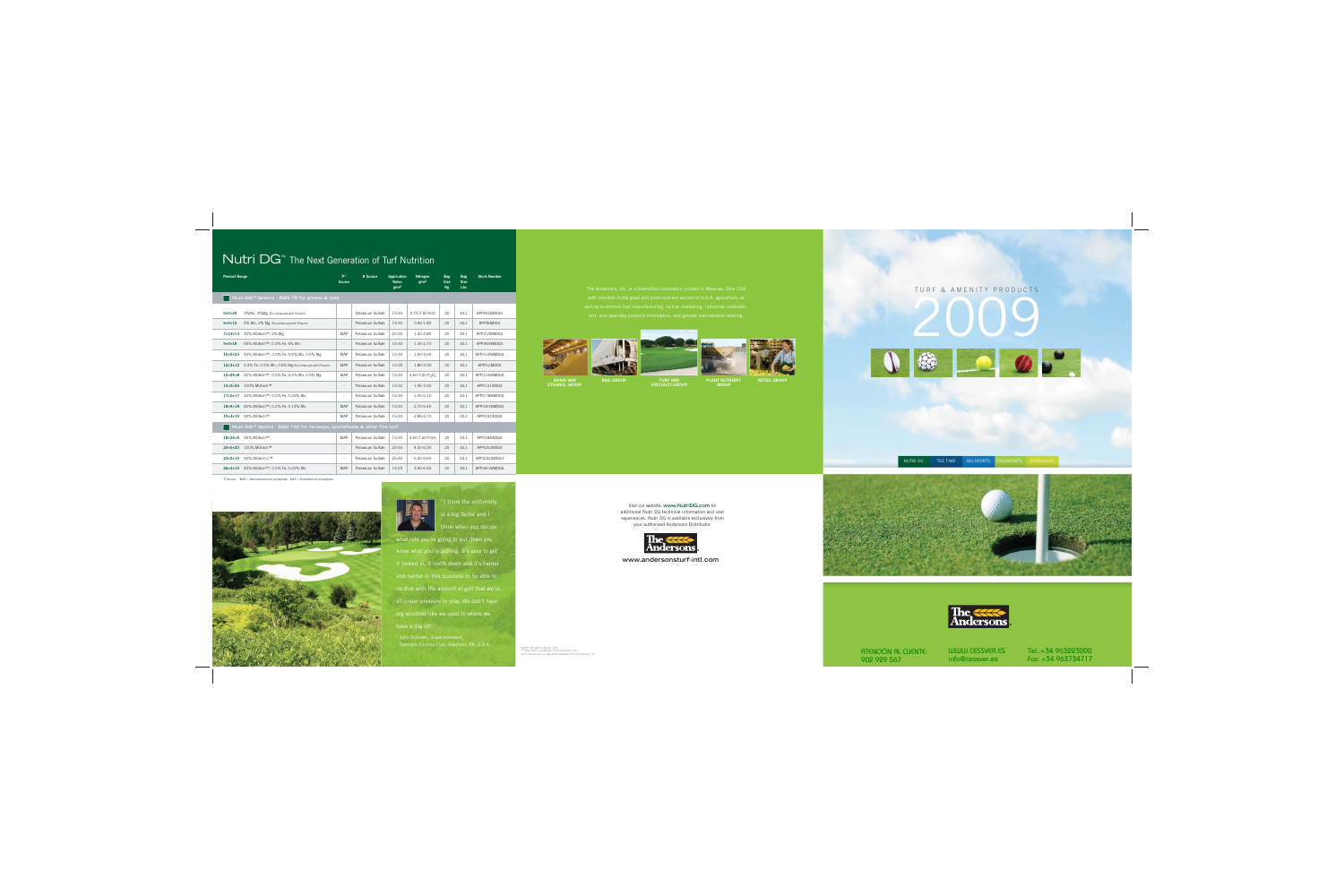## ${\sf Nutri\,\,DG}$ ™ The Next Generation of Turf Nutrition

| <b>Product Range</b>                                                    | p*<br><b>Source</b>      | <b>K</b> Source   | <b>Application</b><br><b>Rates</b><br>g/m <sup>2</sup> | Nitrogen<br>g/m <sup>2</sup>            | <b>Bag</b><br><b>Size</b><br>Kg | <b>Bag</b><br><b>Size</b><br>Lbs | <b>Stock Number</b> |  |  |
|-------------------------------------------------------------------------|--------------------------|-------------------|--------------------------------------------------------|-----------------------------------------|---------------------------------|----------------------------------|---------------------|--|--|
| Nutri DG™ Greens - SGN 75 for greens & tees                             |                          |                   |                                                        |                                         |                                 |                                  |                     |  |  |
| $0+0+25$<br>3%Mn, 4%Mg, Bio-enhanced with Proactin                      | $\sim$                   | Potassium Sulfate | 15-30                                                  | 3.75-7.50 K <sub>2</sub> 0              | 20                              | 44.1                             | APPIK25MDG4         |  |  |
| $6 + 0 + 12$<br>5% Mn, 2% Mg, Bio-enhanced with Proactin                | $\sim$                   | Potassium Sulfate | 15-30                                                  | $0.90 - 1.80$                           | 20                              | 44.1                             | APPI6MDG4           |  |  |
| $7+14+14$<br>30% MUtech™, 2% Mg                                         | <b>MAP</b>               | Potassium Sulfate | 20-35                                                  | 1.40-2.80                               | 20                              | 44.1                             | APPI72WMDG4         |  |  |
| $9+0+18$<br>65% MUtech™, 0.3% Fe, 6% Mn                                 | $\overline{\phantom{a}}$ | Potassium Sulfate | 15-30                                                  | 1.35-2.70                               | 20                              | 44.1                             | APPI95WMDG4         |  |  |
| $10+5+25$<br>50% MUtech™, 0.3% Fe, 0.5% Mn, 0.5% Mg                     | <b>MAP</b>               | Potassium Sulfate | 15-30                                                  | 1.50-3.00                               | 20                              | 44.1                             | APPI105WMDG4        |  |  |
| 12+3+12 0.3% Fe, 0.5% Mn, 0.5% Mg Bio-enhanced with Proactin            | <b>MAP</b>               | Potassium Sulfate | 15-25                                                  | 1.80-3.00                               | 20                              | 44.1                             | APPI12MDG4          |  |  |
| 50% MUtech™, 0.3% Fe, 0.5% Mn, 0.5% Mg<br>$12+24+8$                     | <b>MAP</b>               | Potassium Sulfate | 15-30                                                  | 3.60-7.20 P <sub>2</sub> 0 <sub>5</sub> | 20                              | 44.1                             | APPI126WMDG4        |  |  |
| 100% MUtech™<br>$13+0+26$                                               | $\overline{\phantom{a}}$ | Potassium Sulfate | 15-30                                                  | 1.95-3.90                               | 20                              | 44.1                             | APPI131WDG4         |  |  |
| 50% MUtech™, 0.5% Fe, 0.25% Mn<br>$17+0+17$                             | $\overline{\phantom{a}}$ | Potassium Sulfate | 15-30                                                  | 2.55-5.10                               | 20                              | 44.1                             | APPI178WMDG4        |  |  |
| 18+9+18 60% MUtech <sup>™</sup> , 0.3% Fe, 0.14% Mn                     | <b>MAP</b>               | Potassium Sulfate | 15-30                                                  | 2.70-5.40                               | 20                              | 44.1                             | APPI181WMDG4        |  |  |
| 19+3+19 93% MUtech™                                                     | <b>MAP</b>               | Potassium Sulfate | 15-30                                                  | 2.85-5.70                               | 20                              | 44.1                             | APPI191WDG4         |  |  |
| Nutri DG™ Sports - SGN 150 for fairways, sportsfields & other fine turf |                          |                   |                                                        |                                         |                                 |                                  |                     |  |  |
| 35% MUtech™<br>$18+24+5$                                                | <b>MAP</b>               | Potassium Sulfate | 15-30                                                  | 3.60-7.20 P <sub>2</sub> 0 <sub>5</sub> | 20                              | 44.1                             | APPI186WDG4         |  |  |
| $20+0+20$<br>100% MUtech™                                               | $\overline{\phantom{a}}$ | Potassium Sulfate | $20 - 30$                                              | 4.00-6.00                               | 20                              | 44.1                             | APPI202WDG4         |  |  |
| $24 + 0 + 10$<br>90% MUtech-L™                                          | $\sim$                   | Potassium Sulfate | 25-40                                                  | 6.00-9.60                               | 20                              | 44.1                             | APPI2424WDG4        |  |  |
| 26+3+10 45% MUtech <sup>™</sup> , 0.5% Fe, 0.25% Mn                     | <b>MAP</b>               | Potassium Sulfate | 15-25                                                  | 3.90-6.50                               | 20                              | 44.1                             | APPI261WMDG4        |  |  |

\* P Source : MAP = Monoammonium phosphate DAP = Diammonium phosphate





"I think the uniformity is a big factor and I think when you decide

what rate you're going to put down you know what you're getting. It's easy to get it locked in, it melts down and it's harder and harder in this business to be able to do that with the amount of golf that we're all under pressure to play. We don't have big windows like we used to where we have a day off."

- John Zimmers, Superintendent, Oakmont Country Club, Oakmont, PA, U.S.A. Tel.:+34 963223000 Fax: +34 963734717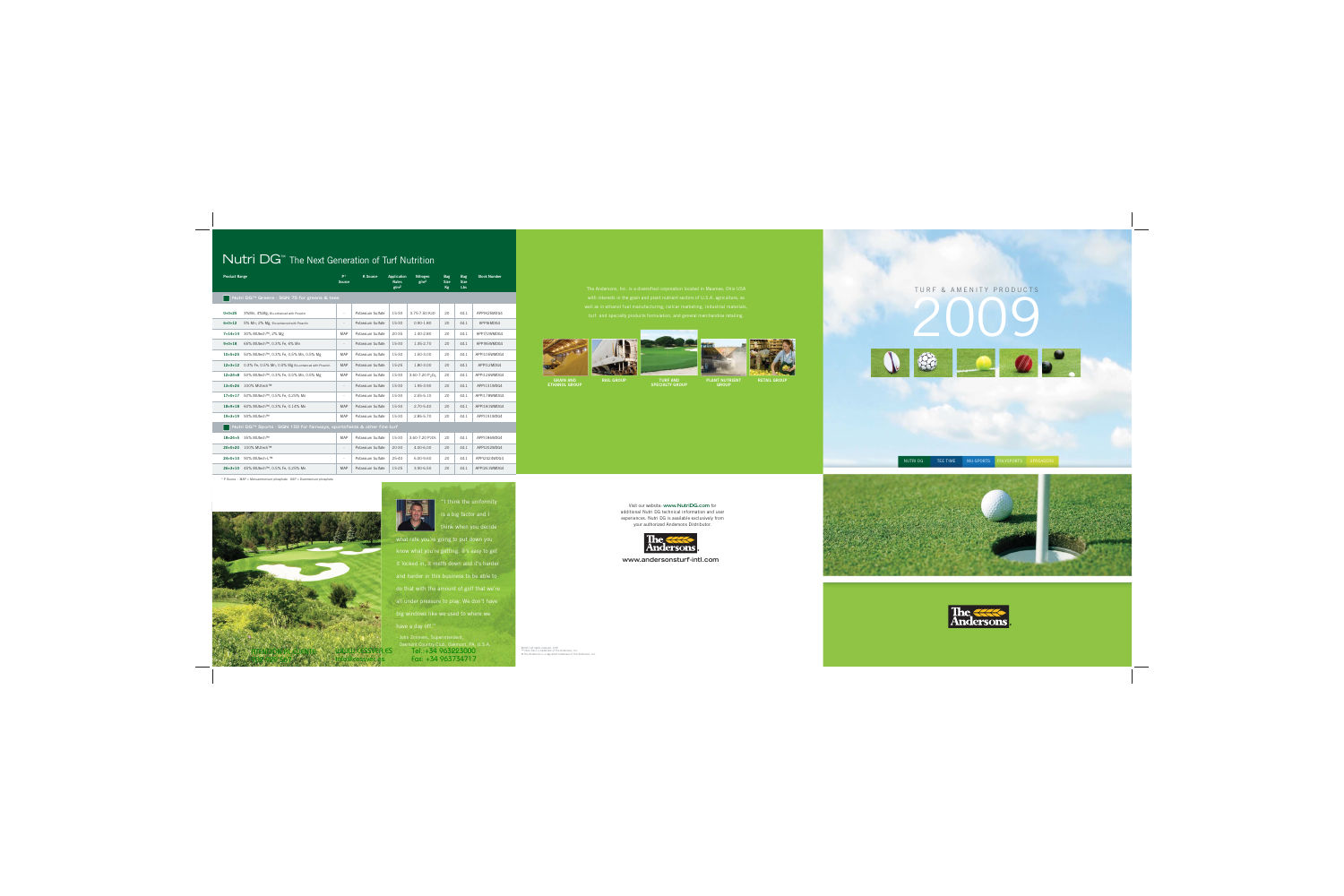

#### THE NEXT GENERATIONOF TURF NUTRITION

# 0 2.5 cm

**28 Nutri DG Particles per 2.5 cm2 are Applied ON the Turf**

**Nutri DG is Watered In and Rapidly Disperses Within Minutes**

## 0 2.5 cm



**670,000 Nutrient Particles per 2.5 cm2 are Dispersed INTO the Soil.** 

## **DISPERSIBILITY…IT'S WHAT MAKES NUTRI DG UNIQUE**



When watered, each particle of Nutri DG quickly dissolves into approximately 24,000 microscopic, turf-penetrating particles. You're assured that plant nutrients get through the turf canopy and

## **NUTRI DG DISSOLVES 100% INTO YOUR TURF**

Since Nutri DG quickly disperses through the turf, your mower will no longer be picking up nutrients along with the turf clippings. Golfers will not be walking off with fertilizer on their shoes or having particles stick to golf balls. Unlike other granular fertilizers, you get all of what you pay for with Nutri DG.



**NO BALL PICKUP**

**Give your Pro Shop something to cheer about...more times for player bookings and happier player experiences. Why not order Nutri DG today? For the location of your local Andersons distributor, visit www.NutriDG.com.**



**NO MOWER PICKUP**

**NO PARTICLE RUN OFF**



**NO SHOE PICKUP**

ATENCIÓN AL CLIENTE: 902 929 567

WWW.CESSVER.ES info@cessver.es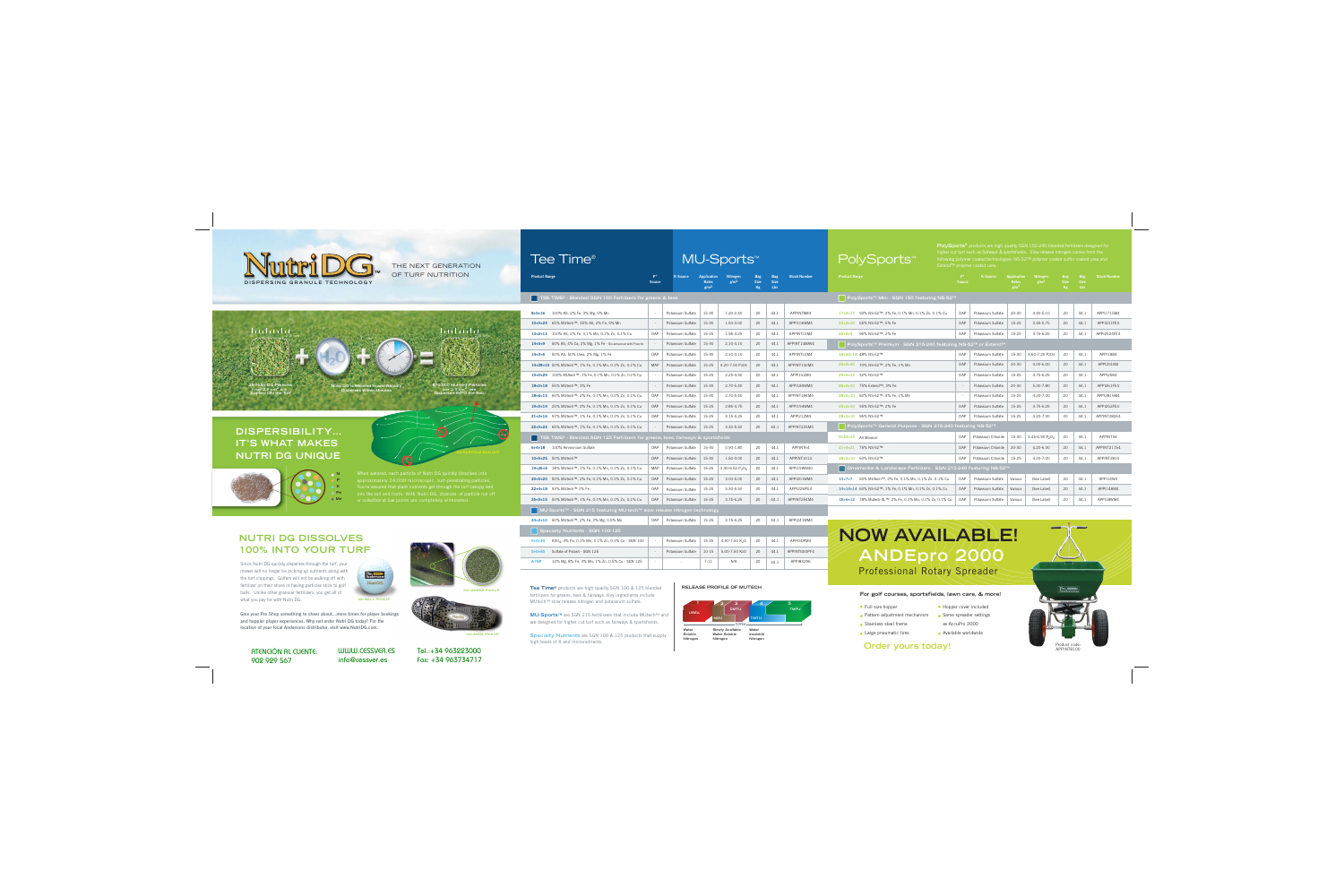## Tee Time® MU-Sports™

| <b>Product Range</b>                                                                 | $P^*$<br><b>Source</b>   | <b>K</b> Source          | <b>Application</b><br><b>Rates</b><br>g/m <sup>2</sup> | <b>Nitrogen</b><br>g/m <sup>2</sup>     | <b>Bag</b><br><b>Size</b><br><b>Kg</b> | <b>Bag</b><br><b>Size</b><br>Lbs | <b>Stock Number</b> |  |  |
|--------------------------------------------------------------------------------------|--------------------------|--------------------------|--------------------------------------------------------|-----------------------------------------|----------------------------------------|----------------------------------|---------------------|--|--|
| TEE TIME <sup>®</sup> - Blended SGN 100 Fertilizers for greens & tees                |                          |                          |                                                        |                                         |                                        |                                  |                     |  |  |
| $8 + 0 + 16$<br>100% AS, 2% Fe, 3% Mg, 5% Mn                                         | $\overline{\phantom{a}}$ | Potassium Sulfate        | 15-30                                                  | 1.20-2.40                               | 20                                     | 44.1                             | APPINT8M4           |  |  |
| $10+0+24$<br>65% MUtech™, 35% AS, 2% Fe, 5% Mn                                       | $\overline{\phantom{a}}$ | Potassium Sulfate        | 15-30                                                  | 1.50-3.00                               | 20                                     | 44.1                             | APPI106WM4          |  |  |
| $13 + 2 + 13$<br>100% AS, 2% Fe, 0.1% Mn, 0.1% Zn, 0.1% Cu                           | DAP                      | Potassium Sulfate        | 15-25                                                  | 1.95-3.25                               | 20                                     | 44.1                             | APPINT13M4          |  |  |
| $14 + 0 + 9$<br>50% AS, 4% Ca, 2% Mg, 1% Fe - Bio-enhanced with Proactin             | $\overline{\phantom{a}}$ | Potassium Sulfate        | 15-30                                                  | 2.10-4.10                               | 20                                     | 44.1                             | APPINT14MAV4        |  |  |
| $14 + 3 + 6$<br>50% AS, 50% Urea, 2% Mg, 1% Fe                                       | <b>DAP</b>               | Potassium Sulfate        | 15-30                                                  | 2.10-4.10                               | 20                                     | 44.1                             | APPINT14M4          |  |  |
| 14+28+10 50% MUtech™, 1% Fe, 0.1% Mn, 0.1% Zn, 0.1% Cu                               | <b>MAP</b>               | Potassium Sulfate        | 15-25                                                  | 4.20-7.00 P <sub>2</sub> 0 <sub>5</sub> | 20                                     | 44.1                             | APPINT142M4         |  |  |
| 100% MUtech™, 1% Fe, 0.1% Mn, 0.1% Zn, 0.1% Cu<br>$15+0+29$                          | $\sim$                   | Potassium Sulfate        | 15-25                                                  | 2.25-4.50                               | 20                                     | 44.1                             | APPI152M4           |  |  |
| 55% MUtech™, 3% Fe<br>$18 + 0 + 18$                                                  | $\overline{\phantom{a}}$ | Potassium Sulfate        | 15-30                                                  | 2.70-5.40                               | 20                                     | 44.1                             | APPI189WM4          |  |  |
| $18 + 6 + 15$<br>65% MUtech™, 2% Fe, 0.1% Mn, 0.1% Zn, 0.1% Cu                       | DAP                      | Potassium Sulfate        | 15-30                                                  | 2.70-5.40                               | 20                                     | 44.1                             | APPINT184M4         |  |  |
| 25% MUtech™, 2% Fe, 0.1% Mn, 0.1% Zn, 0.1% Cu<br>$19+5+19$                           | <b>DAP</b>               | Potassium Sulfate        | 15-25                                                  | 2.85-4.75                               | 20                                     | 44.1                             | APPI194WM4          |  |  |
| 21+3+16 97% MUtech™, 1% Fe, 0.1% Mn, 0.1% Zn, 0.1% Cu                                | <b>DAP</b>               | Potassium Sulfate        | 15-25                                                  | 3.15-5.25                               | 20                                     | 44.1                             | APPI212M4           |  |  |
| 22+0+22 65% MUtech™, 1% Fe, 0.1% Mn, 0.1% Zn, 0.1% Cu                                | $\overline{\phantom{a}}$ | Potassium Sulfate        | 15-25                                                  | 3.30-5.50                               | 20                                     | 44.1                             | APPINT225M4         |  |  |
| TEE TIME® - Blended SGN 125 Fertilizers for greens, tees, fairways & sportsfields    |                          |                          |                                                        |                                         |                                        |                                  |                     |  |  |
| $6 + 4 + 18$<br>100% Ammonium Sulfate                                                | <b>DAP</b>               | Potassium Sulfate        | 15-30                                                  | $0.90 - 1.80$                           | 20                                     | 44.1                             | APPINT64            |  |  |
| 50% MUtech™<br>$10+5+25$                                                             | <b>DAP</b>               | Potassium Sulfate        | 15-30                                                  | 1.50-3.00                               | 20                                     | 44.1                             | APPINT1014          |  |  |
| 18% MUtech™, 1% Fe, 0.1% Mn, 0.1% Zn, 0.1% Cu<br>$19+26+5$                           | <b>MAP</b>               | Potassium Sulfate        | 15-25                                                  | 3.90-6.50 P <sub>2</sub> O <sub>5</sub> | 20                                     | 44.1                             | APPI19WM40          |  |  |
| $20 + 5 + 20$<br>50% MUtech™, 2% Fe, 0.1% Mn, 0.1% Zn, 0.1% Cu                       | <b>DAP</b>               | Potassium Sulfate        | 15-25                                                  | 3.00-5.00                               | 20                                     | 44.1                             | APPI201WM4          |  |  |
| 93% MUtech™ 1% Fe<br>$22+4+18$                                                       | DAP                      | Potassium Sulfate        | 15-25                                                  | 3.30-5.50                               | 20                                     | 44.1                             | APPI22WFE4          |  |  |
| 25+5+15 50% MUtech™, 1% Fe, 0.1% Mn, 0.1% Zn, 0.1% Cu                                | <b>DAP</b>               | Potassium Sulfate        | 15-25                                                  | 3.75-6.25                               | 20                                     | 44.1                             | APPINT254M4         |  |  |
| MU-Sports <sup>™</sup> - SGN 215 featuring MU-tech™ slow release nitrogen technology |                          |                          |                                                        |                                         |                                        |                                  |                     |  |  |
| 24+2+10<br>50% MUtech™, 2% Fe, 2% Mg, 0.5% Mn                                        | DAP                      | Potassium Sulfate        | 15-25                                                  | 3.75-6.25                               | 20                                     | 44.1                             | APPI241WM4          |  |  |
| Specialty Nutrients - SGN 100-125                                                    |                          |                          |                                                        |                                         |                                        |                                  |                     |  |  |
| $0+0+30$<br>KSO <sub>4</sub> , 3% Fe, 0.1% Mn, 0.1% Zn, 0.1% Cu - SGN 100            | $\overline{\phantom{a}}$ | Potassium Sulfate        | 15-25                                                  | 4.50-7.50 K <sub>2</sub> 0              | 20                                     | 44.1                             | APPISOPM4           |  |  |
| $0+0+50$<br>Sulfate of Potash - SGN 125                                              | $\overline{\phantom{a}}$ | Potassium Sulfate        | $10 - 15$                                              | 5.00-7.50 K <sub>2</sub> 0              | 20                                     | 44.1                             | APPINTGSOPF4        |  |  |
| A-TEP<br>12% Mg, 8% Fe, 3% Mn, 1% Zn, 0.5% Cu - SGN 125                              | $\overline{\phantom{a}}$ | $\overline{\phantom{a}}$ | 7-11                                                   | N/A                                     | 20                                     | 44.1                             | APPI83296           |  |  |
|                                                                                      |                          |                          |                                                        |                                         |                                        |                                  |                     |  |  |

WWW.CESSVER.ES info@cessver.es

**Tee Time®** products are high quality SGN 100 & 125 blended fertilizers for greens, tees & fairways. Key ingredients include MUtech™ slow release nitrogen and potassium sulfate.

**MU-Sports™** are SGN 215 fertlilizers that include MUtech™ and are designed for higher cut turf such as fairways & sportsfields.

**Specialty Nutrients** are SGN 100 & 125 products that supply high levels of K and micronutrients.

### ATENCIÓN AL CLIENTE: 902 929 567

#### **RELEASE PROFILE OF MUTECH**

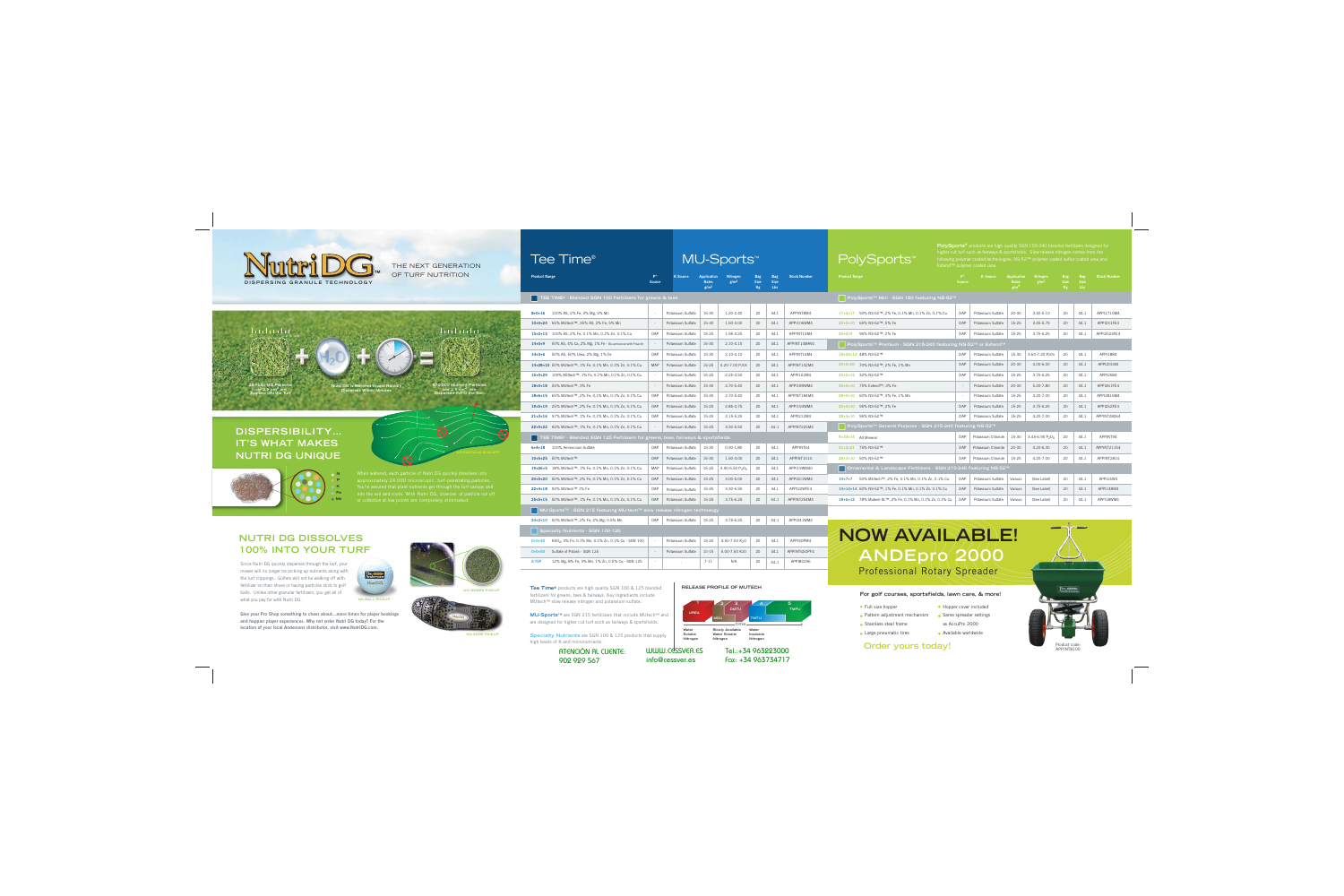

**PolySports®** products are high quality SGN 150-240 blended fertilizers designed for higher cut turf such as fairways & sportsfields. Slow release nitrogen comes from the following polymer coated technologies: NS-52™ polymer coated sulfur coated urea and

| <b>Product Range</b>                                                               | P*<br><b>Source</b>      | <b>K</b> Source    | <b>Application</b><br><b>Rates</b><br>g/m <sup>2</sup> | Nitrogen<br>g/m <sup>2</sup>            | <b>Bag</b><br><b>Size</b><br><b>Kg</b> | <b>Bag</b><br><b>Size</b><br>Lbs | <b>Stock Number</b> |  |
|------------------------------------------------------------------------------------|--------------------------|--------------------|--------------------------------------------------------|-----------------------------------------|----------------------------------------|----------------------------------|---------------------|--|
| PolySports <sup>™</sup> Mini - SGN 150 featuring NS-52™                            |                          |                    |                                                        |                                         |                                        |                                  |                     |  |
| 93% NS-52™, 2% Fe, 0.1% Mn, 0.1% Zn, 0.1% Cu<br>$17 + 3 + 17$                      | DAP                      | Potassium Sulfate  | 20-30                                                  | 3.40-5.10                               | 20                                     | 44.1                             | APPI1715M4          |  |
| 23+2+10 65% NS-52™, 5% Fe                                                          | <b>DAP</b>               | Potassium Sulfate  | 15-25                                                  | 3.45-5.75                               | 20                                     | 44.1                             | APPI231FE4          |  |
| $25 + 2 + 9$<br>96% NS-52™, 2% Fe                                                  | DAP                      | Potassium Sulfate  | 15-25                                                  | 3.75-6.25                               | 20                                     | 44.1                             | APPI2524FE4         |  |
| PolySports <sup>™</sup> Premium - SGN 215-240 featuring NS-52™ or Extend™          |                          |                    |                                                        |                                         |                                        |                                  |                     |  |
| 18+24+12 48% NS-52™                                                                | <b>DAP</b>               | Potassium Sulfate  | 15-30                                                  | 3.60-7.20 P <sub>2</sub> O <sub>5</sub> | 20                                     | 44.1                             | APPI1884            |  |
| 20+2+20 70% NS-52™, 2% Fe, 1% Mn                                                   | <b>DAP</b>               | Potassium Sulfate  | 20-30                                                  | 4.00-6.00                               | 20                                     | 44.1                             | APPI201M4           |  |
| 25+5+15 32% NS-52™                                                                 | DAP                      | Potassium Sulfate  | 15-25                                                  | 3.75-6.25                               | 20                                     | 44.1                             | APPI2584            |  |
| 26+0+10 75% Extend™, 3% Fe                                                         | $\overline{\phantom{a}}$ | Potassium Sulfate  | 20-30                                                  | 5.20-7.80                               | 20                                     | 44.1                             | APPI261FE4          |  |
| 28+0+10 60% NS-52™, 3% Fe, 1% Mn                                                   | $\overline{\phantom{a}}$ | Potassium Sulfate  | 15-25                                                  | 4.20-7.00                               | 20                                     | 44.1                             | APPI2816M4          |  |
| 25+3+10 95% NS-52™, 2% Fe                                                          | <b>DAP</b>               | Potassium Sulfate  | 15-25                                                  | 3.75-6.25                               | 20                                     | 44.1                             | APPI252FE4          |  |
| 28+3+10 96% NS-52™                                                                 | <b>DAP</b>               | Potassium Sulfate  | 15-25                                                  | 4.20-7.00                               | 20                                     | 44.1                             | APPINT28264         |  |
| PolySports <sup>™</sup> General Purpose - SGN 215-240 featuring NS-52 <sup>™</sup> |                          |                    |                                                        |                                         |                                        |                                  |                     |  |
| 9+23+14 All Mineral                                                                | <b>DAP</b>               | Potassium Chloride | 15-30                                                  | 3.45-6.90 P <sub>2</sub> O <sub>5</sub> | 20                                     | 44.1                             | APPINT94            |  |
| 21+3+21 75% NS-52™                                                                 | <b>DAP</b>               | Potassium Chloride | 20-30                                                  | 4.20-6.30                               | 20                                     | 44.1                             | APPINT21154         |  |
| 28+3+10 50% NS-52™                                                                 | <b>DAP</b>               | Potassium Chloride | 15-25                                                  | 4.20-7.00                               | 20                                     | 44.1                             | APPINT2814          |  |
| Ornamental & Landscape Fertilizers - SGN 215-240 featuring NS-52 <sup>™</sup>      |                          |                    |                                                        |                                         |                                        |                                  |                     |  |
| $14 + 7 + 7$<br>50% MUtech™, 2% Fe, 0.1% Mn, 0.1% Zn, 0.1% Cu                      | <b>DAP</b>               | Potassium Sulfate  | Various                                                | (See Label)                             | 20                                     | 44.1                             | APPI14W4            |  |
| 14+14+14 60% NS-52™, 1% Fe, 0.1% Mn, 0.1% Zn, 0.1% Cu                              | <b>DAP</b>               | Potassium Sulfate  | Various                                                | (See Label)                             | 20                                     | 44.1                             | APPI148M4           |  |
| 18+6+12 78% Mutech-XL™, 2% Fe, 0.1% Mn, 0.1% Zn, 0.1% Cu                           | DAP                      | Potassium Sulfate  | Various                                                | (See Label)                             | 20                                     | 44.1                             | APPI18WM4           |  |

## **NOW AVAILABLE! ANDEpro 2000** Professional Rotary Spreader

#### **For golf courses, sportsfields, lawn care, & more!**

- Full size hopper
- Pattern adjustment mechanism
- Stainless steel frame
- **Large pneumatic tires**
- **Hopper cover included**
- Same spreader settings as AccuPro 2000
- Available worldwide

**Order yours today!**<br>ATENCIÓN AL CLIENTE: WWW.CESSVER.ES Tel.:+34 9832229 902 929 567WWW.CESSVER.ES info@cessver.es